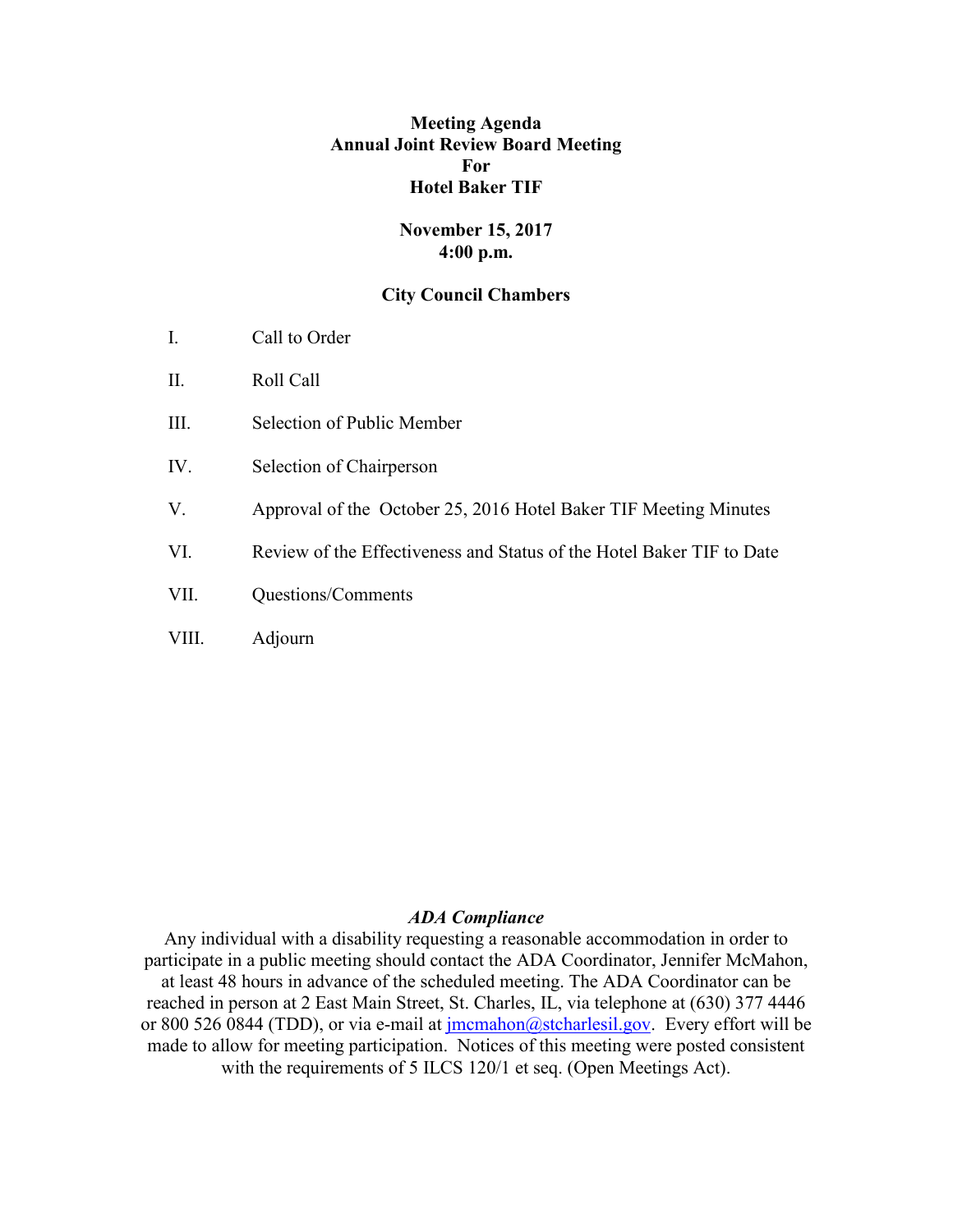### **Meeting Agenda Annual Joint Review Board Meeting For Moline Foundry TIF**

### **November 15, 2017 4:05 p.m.**

### **City Council Chambers**

- I. Call to Order
- II. Roll Call
- III. Selection of Public Member
- IV. Selection of Chairperson
- V. Approval of the October 25, 2016 Moline Foundry TIF Meeting Minutes
- VI. Review of the Effectiveness and Status of the Moline Foundry TIF to Date
- VII. Questions/Comments
- VIII. Adjourn

### *ADA Compliance*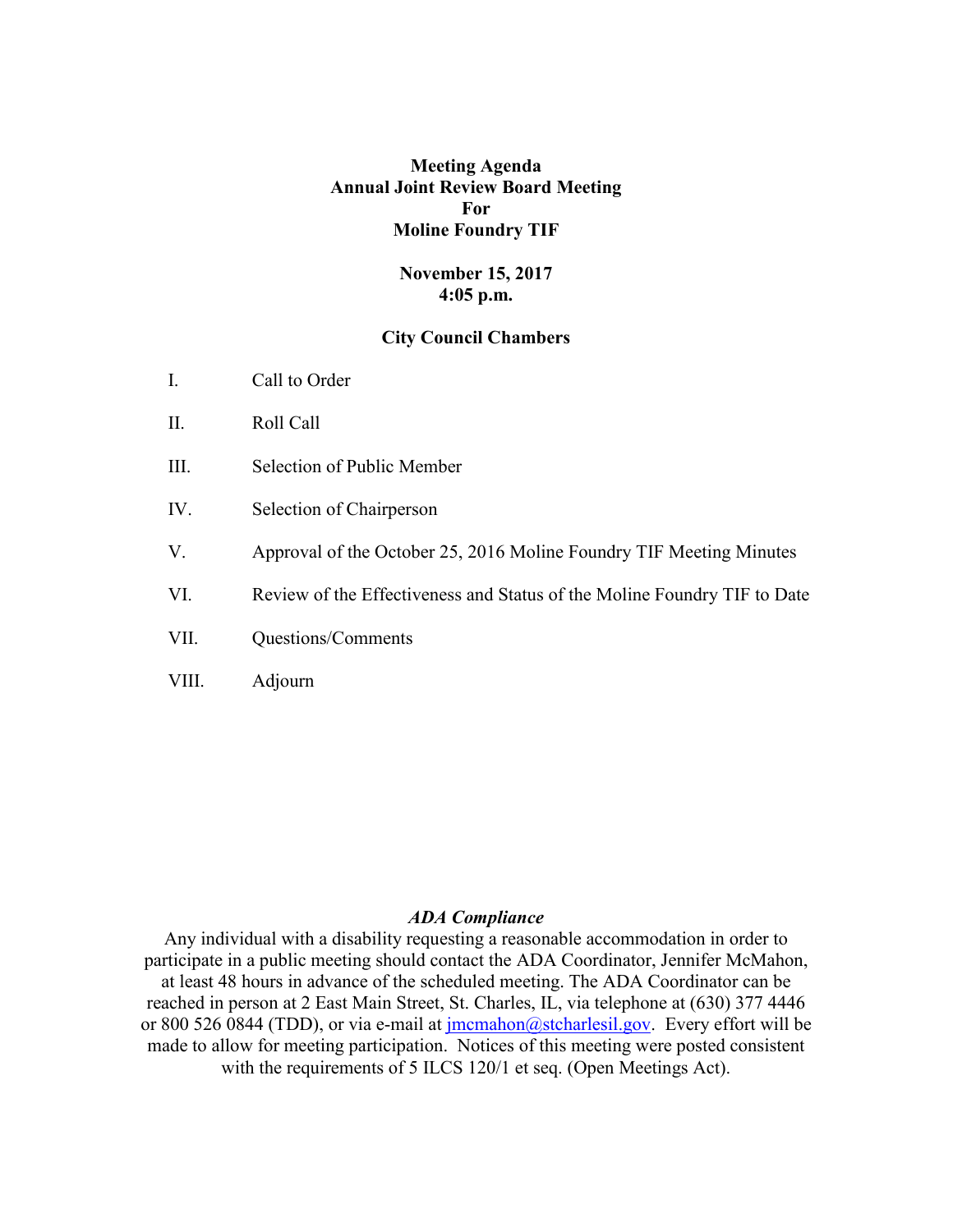# **Meeting Agenda Annual Joint Review Board Meeting For St. Charles Mall TIF**

## **November 15, 2017 4:10 p.m.**

### **City Council Chambers**

- II. Roll Call
- III. Selection of Public Member
- IV. Selection of Chairperson
- V. Approval of the October 25, 2016 St. Charles Mall TIF Meeting Minutes
- VI. Review of the Effectiveness and Status of the St. Charles Mall TIF to Date
- VII. Questions/Comments
- VIII. Adjourn

#### *ADA Compliance*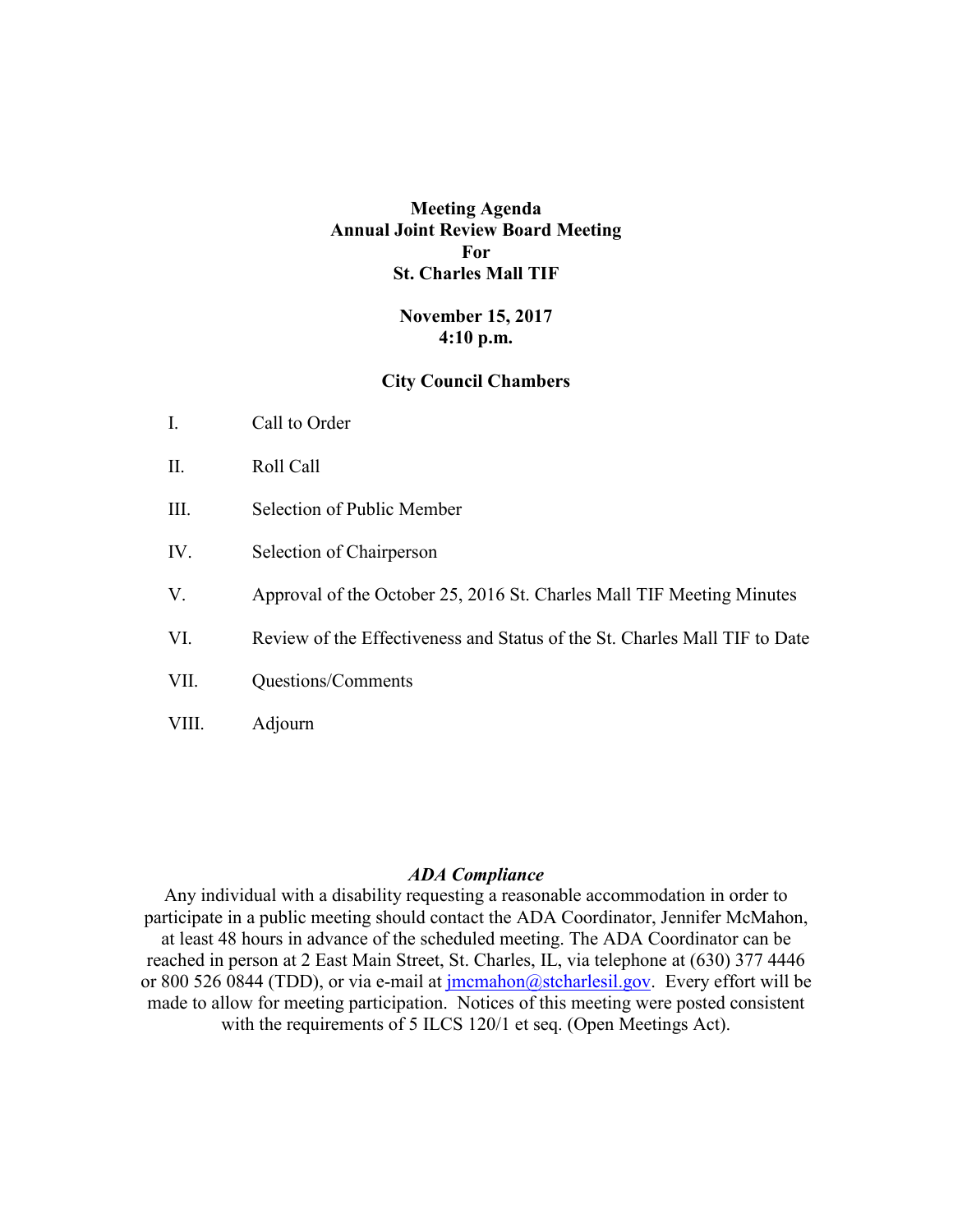## **Meeting Agenda Annual Joint Review Board Meeting For First Street TIF**

## **November 15, 2017 4:15 p.m.**

### **City Council Chambers**

- I. Call to Order
- II. Roll Call
- III. Selection of Public Member
- IV. Selection of Chairperson
- V. Approval of the October 25, 2016 First Street TIF Meeting Minutes
- VI. Review of the Effectiveness and Status of the First Street TIF to Date
- VII. Questions/Comments
- VIII. Adjourn

#### *ADA Compliance*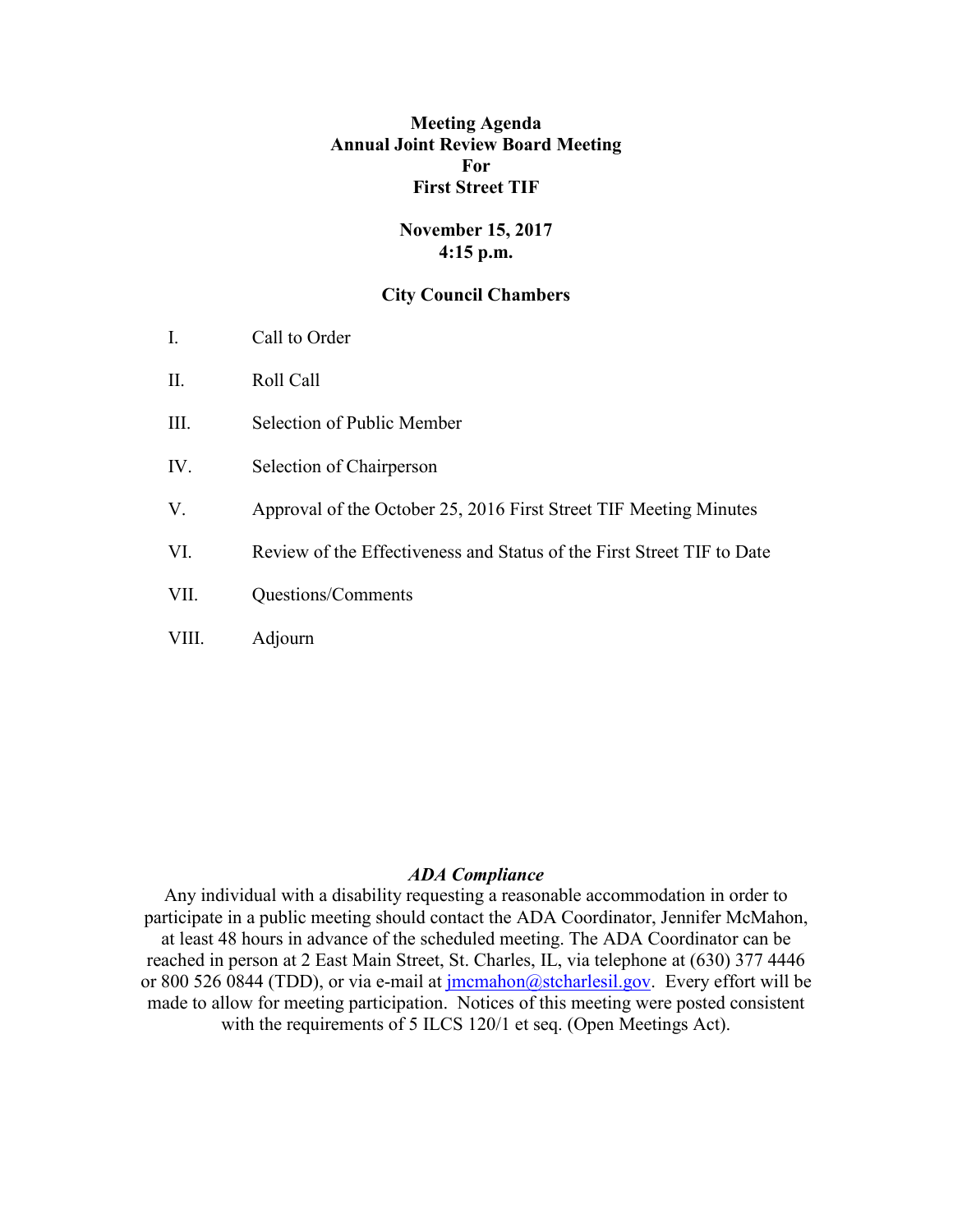## **Meeting Agenda Annual Joint Review Board Meeting For St. Charles Manufacturing TIF**

## **November 15, 2017 4:20 p.m.**

### **City Council Chambers**

- I. Call to Order
- II. Roll Call
- III. Selection of Public Member
- IV. Selection of Chairperson
- V. Approval of the October 25, 2016 St. Charles Manufacturing TIF Meeting Minutes
- VI. Review of the Effectiveness and Status of the St. Charles Manufacturing TIF to Date
- VII. Questions/Comments
- VIII. Adjourn

### *ADA Compliance*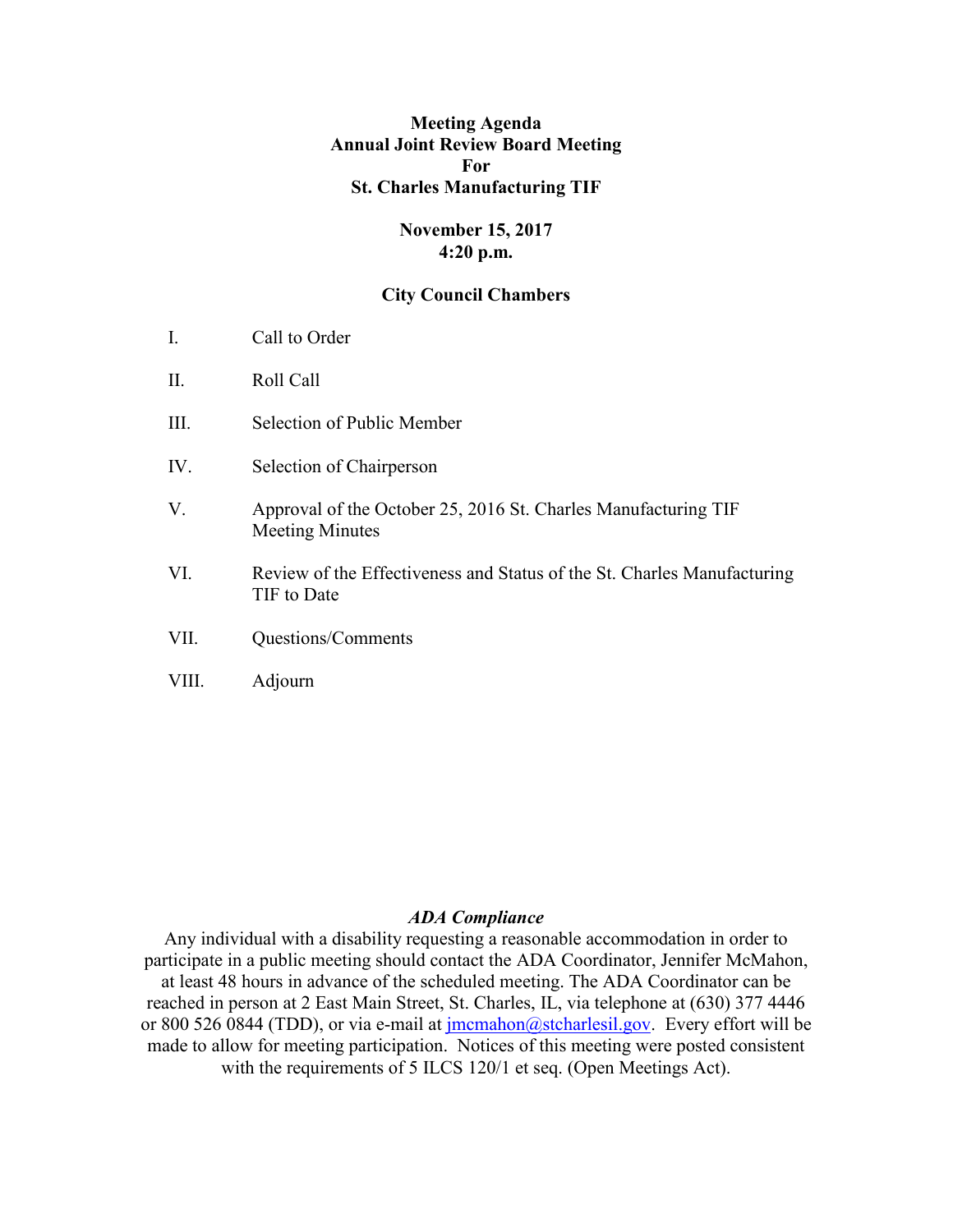## **Meeting Agenda Joint Review Board Meeting For Lexington Club TIF**

## **November 15, 2017 4:25 p.m.**

### **City Council Chambers**

- I. Call to Order
- II. Roll Call
- III. Selection of Public Member
- IV. Selection of Chairperson
- V. Approval of the October 25, 2016 Lexington Club TIF Meeting Minutes
- VI. Review of Status of the Lexington Club TIF
- VII. Questions/Comments
- VIII. Adjourn

## *ADA Compliance*